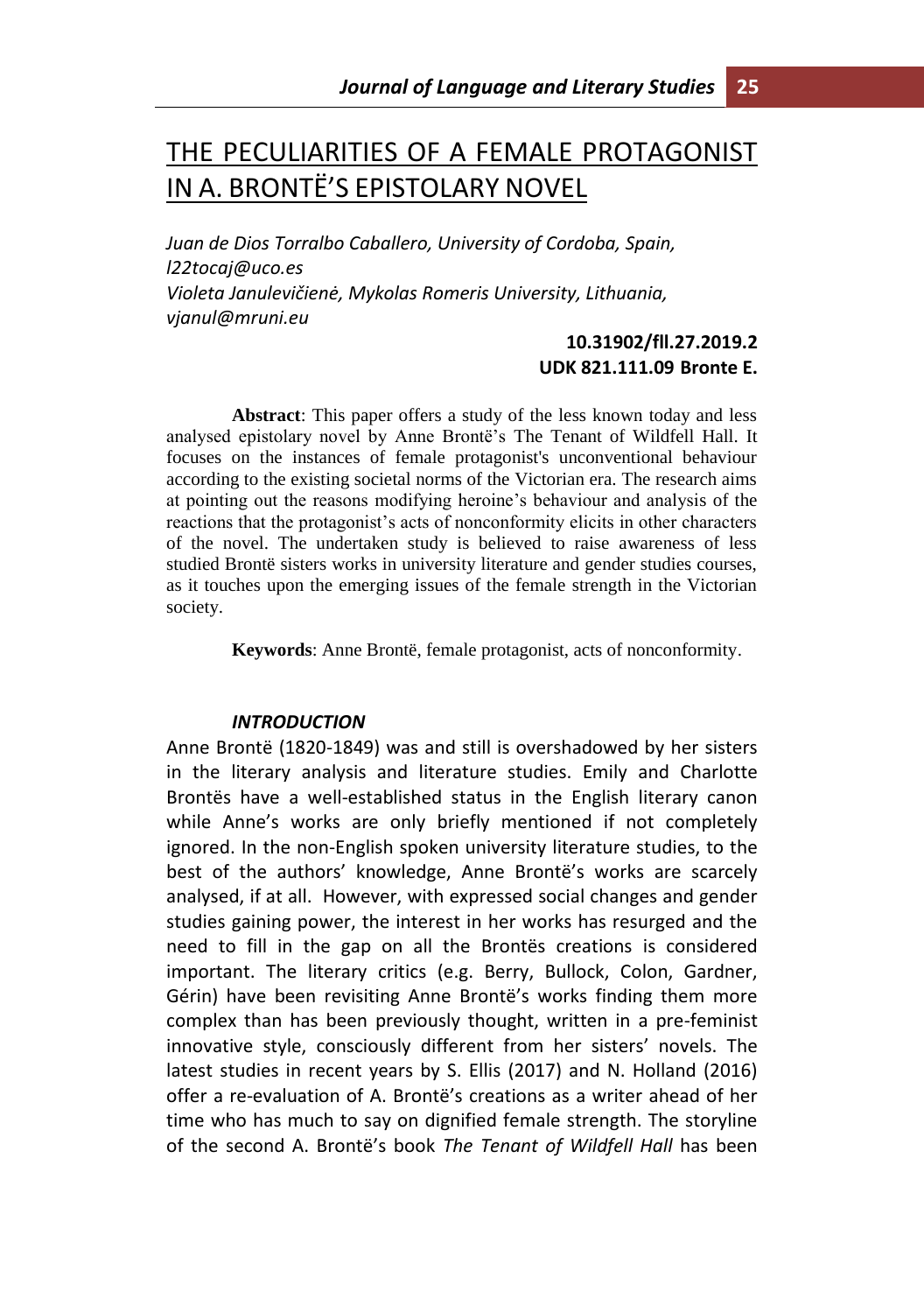reworked, appearing in *The Woman Who Ran*, by S. Baker, and the BBC production, this alone demonstrating the novel's lasting impact.

However, at the time of the publication both A. Brontë's novels- *Agnes Grey* and *The Tenant of Wildfell Hall* received a great deal of critical attention due to the realistic depiction of immoral behaviour of Victorian upper-class.

Her second novel *The Tenant of Wildfell Hall* upon the publication was deemed as scandalous, owing to its unsoftened picture of alcohol abuse and adultery through depicting debauchery and degradation of the heroine's husband whom she flees. The novel was published in three volumes in 1848 under the pseudonym Acton Bell.

*The Tenant of Wildfell Hall* is an epistolary novel. The present study covers the fifteen letters that Gilbert Markham writes and sends to his brother-in-law J. Halford, which comprise the first fifteen chapters of the novel. The beginning of the narrative in the novel refers to the fall of 1827, and the first part of the novel is fully comprehended in the light of subsequent chapters. For example, the events described in the second part of the novel, namely, forty-third chapter, only then shed light on the fact that Helen Graham is the same person as Helen Huntingdon, and the motives of her decision to leave the husband, taking her son Arthur with her, are given. The explanation is also offered for her name change, self-protectively assumed, but done on her own account that is not approved by the societal norms of the time:

"The name upon the cards was Mrs. Graham, which appellation I mean henceforth to adopt. My mother's maiden name was Graham, and therefore I fancy I have some claim to it, and prefer it to any other, except my own, which I dare not resume" (Brontë, 2008: 329).

Thus, the story that commences of Helen Graham (ex-Huntingdon) beginning her new life with her son, posing as a widow, falls into an integrated framework only later in the layered narrative.

This given study centres on Helen Graham - the novel protagonist. It aims at pointing out the reasons modifying her behaviour which clash with the moral norms of the time the novel was written, i.e. Victorian era (Hughes, 2014). The paper also examines the reactions that Helen Graham's unconventional behaviour elicits in other characters of the novel. The topicality of the aim is determined by the emerging recognition of the pre-feminist elements depicted in the novel by Anne Brontë.

To achieve the aim set above the following objectives are to be met: 1) to identify, describe and group instances of the peculiar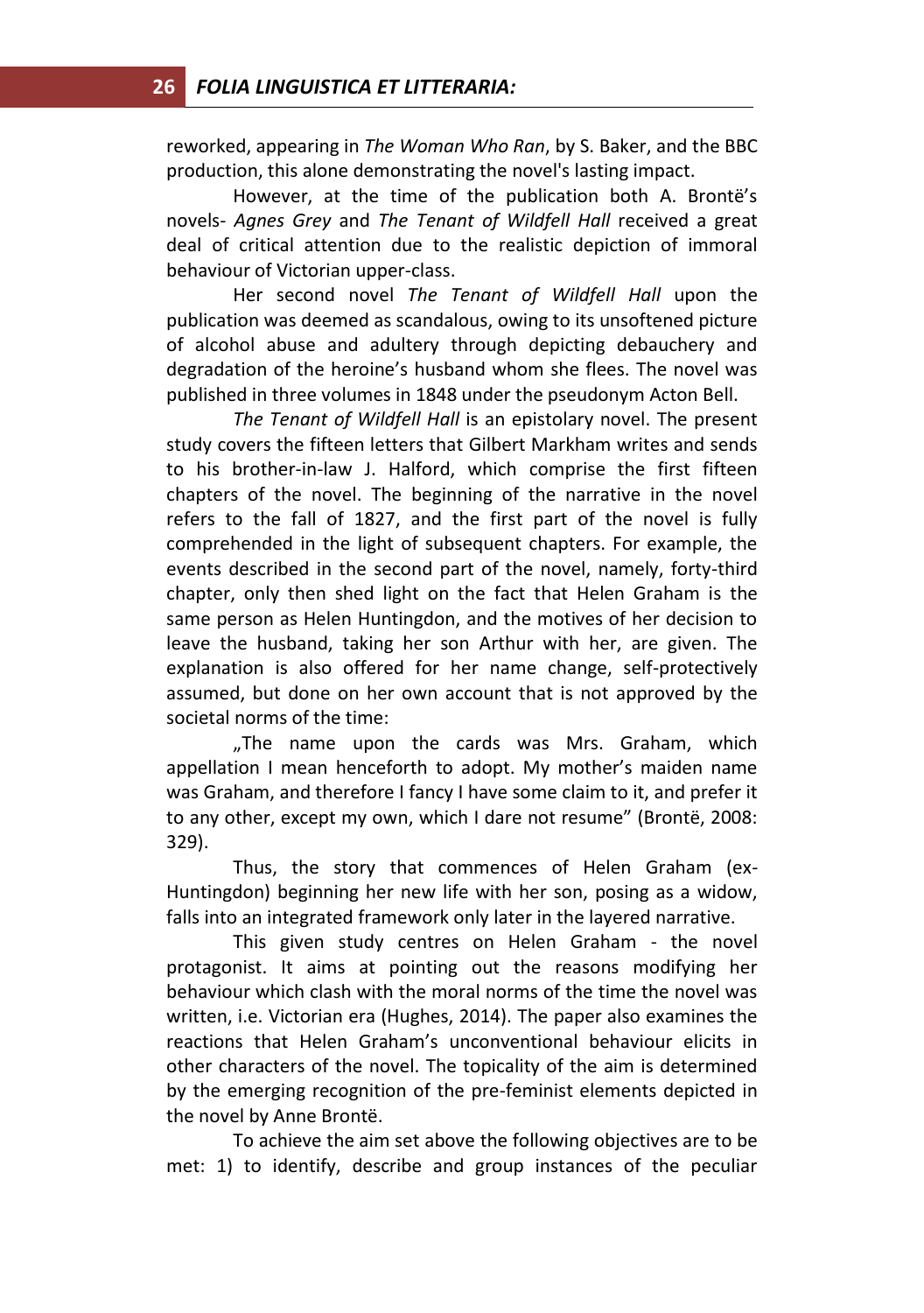behaviour of the female protagonist in the novel 2) to verify in the reference material available (http://victorian-era.org/victorian-eramorality; "19century gender behaviour and etiquette" on the British Library site [www.bl.uk/discovering-literature\)](http://www.bl.uk/discovering-literature) if the described acts were unconventional to the social norms of the Victorian era; 3) to point out what reactions and feelings those unconventional acts of the heroine elicit in the immediate social circumstances.

The methodology of the research is based on qualitative approach. The main methods of the research are descriptive and analytical as only most significant or recurrent patterns of peculiar to the protagonist behaviour are presented as illustrative examples.

The theoretical and practical value of the present study is determined by the innovative reading of the less studied Anne Brontë's novel, highlighting the new, not yet approved by the society behavioural patterns of female character. It is hoped to contribute to the awareness of the works of a less studied works of Brontë sisters and the issues of the female strength in the Victorian society raised. The results of the reach can be used for the teaching of university literature and gender studies courses.

## *OVERPROTECTION OF THE SON*

been hugged by his mother" as a child").

A recurring theme is Helen Graham's vigilant care for her son, which goes against the prevalent view-point of the Victorian society. According to the information given in [https://victorianchildren.org/victorian-children-in-victorian-times/,](https://victorianchildren.org/victorian-children-in-victorian-times/) "Wealthy Victorian Children rarely communicated with their parents except for a specified time each day." The references cite Winston Churchill, who is reported to say that he could "count the times he had

The second chapter of the novel features a scene that reveals Helen's excessive zeal in this regard, when Gilbert Markham approaches Wildfell Hall and the female protagonist's son Arthur cheerfully attempts to approach Markham's dog, but becomes snagged on a cherry tree when jumping from the garden wall. By the time his mother appears Arthur is already petting the dog. Helen over-reacts to the situation and accosts Gilbert by rebuking him:

"Give me the child! she said in a voice scarce louder than a whisper, but with a tone of startling vehemence, and, seizing the boy, she snatched him from me, as if some dire contamination were in my touch, and then stood with one hand firmly clasping his, the other on his shoulder, fixing upon me her large, luminous, dark eyes –pale, breathless, quivering with agitation". (*ibid*, 22)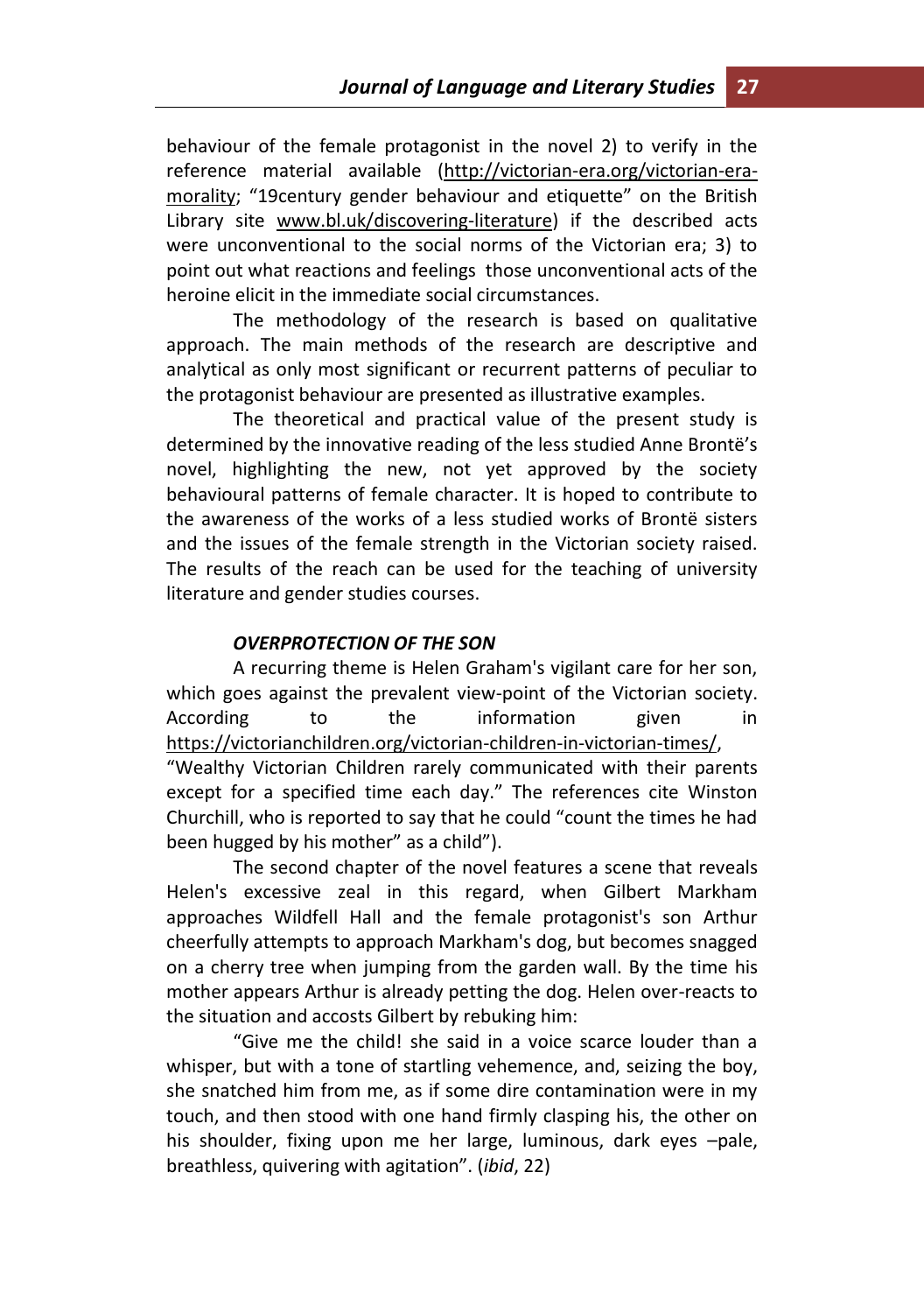Though Gilbert Markham explains to Helen that he did not intend harming the child ("he was tumbling off the wall there and I was so fortunate as to catch him, while he hung suspended headlong"), Helen cannot be reassured. The heroine subsequently expresses (in the third chapter, during her visit to Mrs. Markham) that she never leaves her son alone, as "he is my only treasure; and I am his only friend, so we don't like to be separated" (*ibid*, 25). This confirmation also serves her as an excuse for not visiting the Millwards or Mrs Wilson. The reaction of her interlocutor, Mrs. Markham, indicts Helen's abnormal behaviour, pejoratively defined as follows: "I call that doting [...] such foolish fondness, as well as to save your son from ruin as yourself from ridiculous" (*ibid*, 25). In the opinion of others, overprotection would have the negative consequences on the child's future.

Another instance of excessive, according to the norms of the time, protection appears in Chapter 6, when Gilbert Markham encounters the two of them walking, and mounts the child on his horse. Here, an ever presence of the mother is highlighted with the reason not only to ensure the son's safe conduct, abut "to see that I [G. Markham] instilled no objectionable notions into his infant mind; for she was ever on the watch, and never would allow him to be taken out of her sight" (*ibid*, 44).

In another encounter, when Gilbert Markham spots the mother painting and approaches her, the young man accompanies Arthur on a walk, this being the first time that Helen Graham would allow it, but upon their returning "she seemed rather displeased at any keeping him long. She had shut up her sketch-book, and been, probably, for some minutes, impatiently waiting his return" (*ibid*, 47).

There are other instances in the novel in which the mother exhibits concern when her son is not in her company. Previously, while Helen was still with her husband, Arthur Huntingdon, her son goes out with a friend of his mother's, Esther Hargrave, to the hall and garden, to run a race, at which point his mother shows signs of concern in this way: "He, somewhat to my discomfort, enticed her from the room to have a run in the hall; and, thence into the garden" (*ibid*, 280).

These episodes manifest the excessive protectiveness of Helen Graham's for her son Arthur, whom she does not allow to be alone, or to stray from her. The protagonist is afraid that the child would suffer an accident, or that he might be kidnapped and taken away from her. Anne Brontë skilfully reveals through these and similar episodes the unconventional behaviour to the norms of the time and the protagonist's constant feelings of insecurity and precarious state.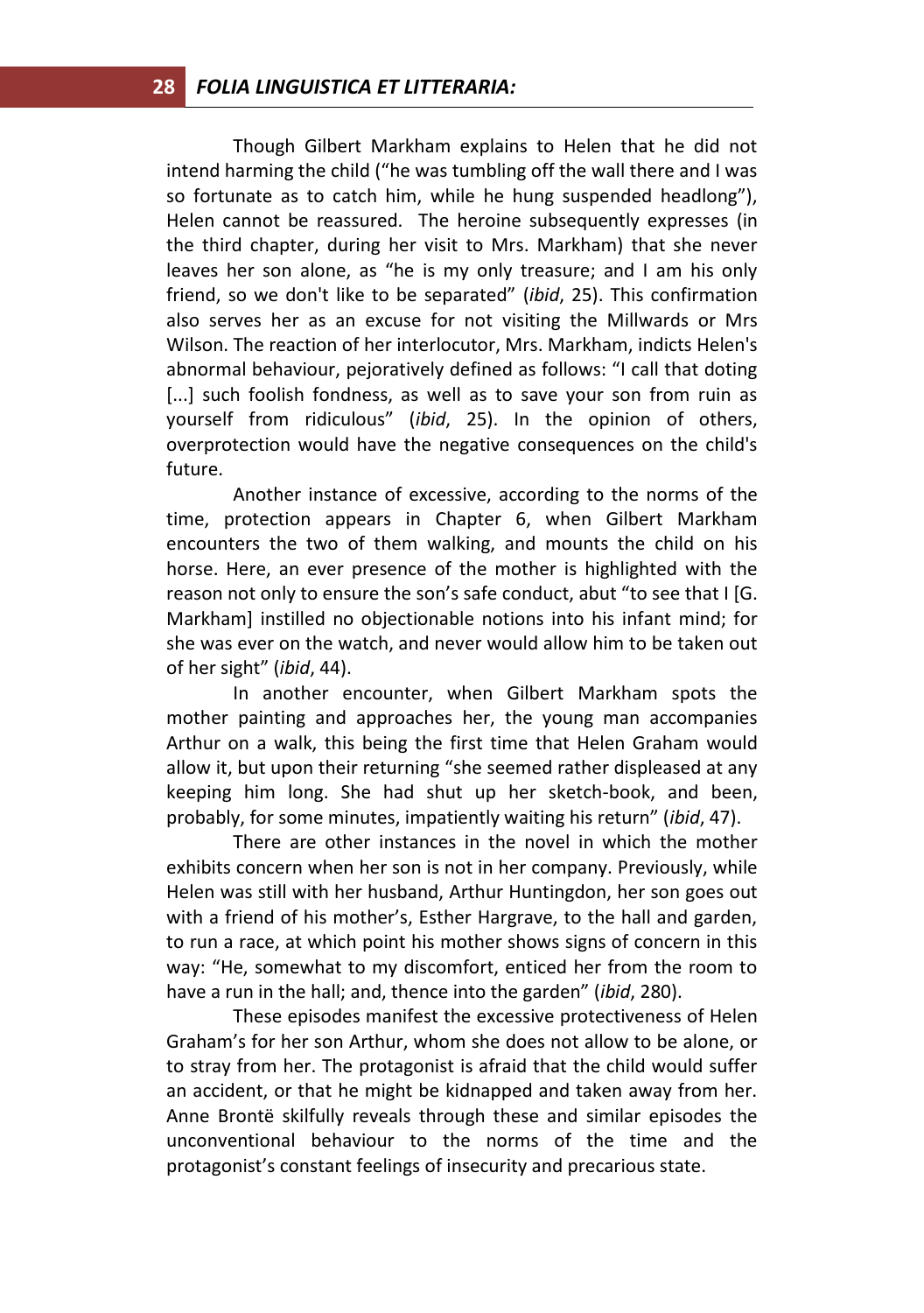#### *THE HYPOCRITICAL VICTORIAN ALCOHOL-RELATED ATTITUDES*

It is a common knowledge that a façade of sobriety, sternness and piety was adopted while turning a blind eye to the many evils that were rampant in Victorian England.

In the third chapter an eloquent incident is depicted while Mrs Graham visits the Markham house Linden-Car. $1$  The lady of the house Mrs Markham asks her daughter Rosa to serve some wine. At the mere mention and sight of the beverage, young Arthur reacts shockingly with terror and dread: "Arthur especially shrank from the ruby nectar as if in terror and disgust and was ready to cry when urged to take it" (*ibid*, 27). His mother clarifies that the boy detests the very sight of wine and that "the smell of it almost makes him sick" (*ibid*, 27).

The boy's mother, instead of openly pointing out that the boy's aversion to wine stems from previous, traumatic experiences involving his alcoholic father, apologises by explaining that she used to administer "a little wine or weak spirits-and -water, by way of medicine when he was sick, and, in fact, I have done what I could to make him hate them" (*ibid*,27).

In reality, the abuse that Helen has suffered and left indelible effect on her begins after her husband Arthur had drunk excessively. Both he and his wife recognise and confirm his alcoholism. In Chapter 27 the husband offers justification for flirting with Annabella at the party with the following words: " I had taken too much wine, and I was scarcely myself, at the time", to which Helen responds that "You often take too much; -and that is another practice I detest" (*ibid.,* 198). In Chapter 36 the protagonist derides her husband's addiction as "the sottish indulgence of his sensual appetites" (*ibid.*, 274).

It is only in the final chapters of the layered narrative that the true reason for this alcohol aversion is revealed: the boy, little Arthur, used to drink with his father and his father's companions. The child's aversion to alcoholic beverages is best appreciated in Chapter 41, when the mother (with a medication of the time called "tartaremetic") manages to purge from the child the vice that his father had instilled. Helen achievement is presented in the following way: "… since I have declared that the taste, the smell, the sight of any one of them is sufficient to make him sick, I have given up teasing him about them» (*ibid*.,314). Helen succeeds in an unconventional way by giving

 $\overline{a}$ 

 $1$  a "car" denotes here a different concept: in a northern dialect the word means *pond* or *low‐lying boggy ground*. [http://www.oxfordreference.com](http://www.oxfordreference.com/)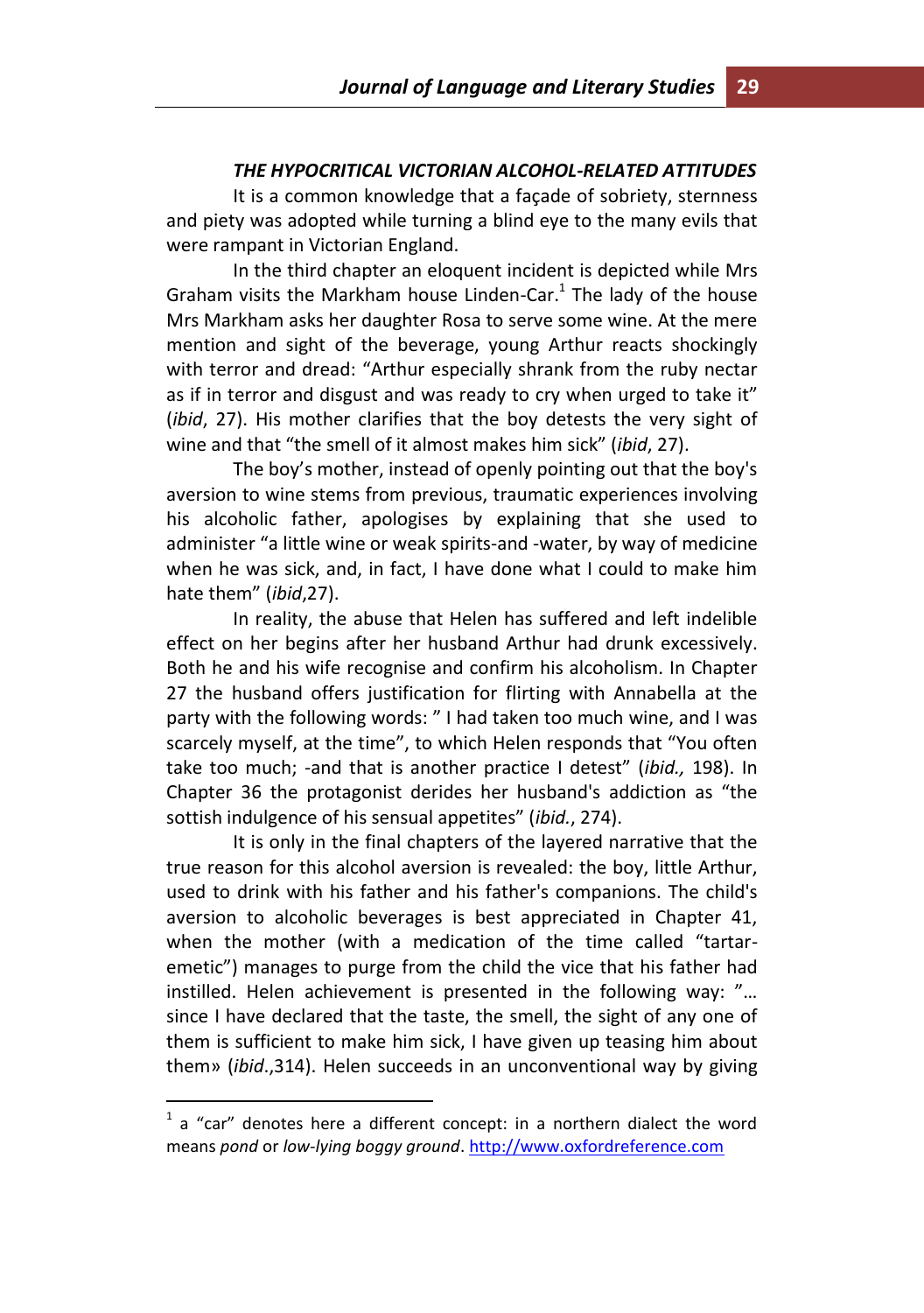her son wine and even water with brandy or gin until the child abhors all alcoholic beverages. The mother even wielded alcohol as a threat in this way: "except now and then as objects of terror in cases of misbehaviour: "Arthur, if you're not a good boy I shall give you a glass of wine". (*ibid.*,314).

Helen reminds her husband of his vice, and the consequences it will entail if he does not desist from it, and when she openly indicates how he, as a father, has inculcated the vice in his son, the authoress is highlighting an issue that was a total taboo in Victorian society families. The protagonist herself states that she was much ashamed to refer to alcohol abuse openly previously in the novel: "I never mentioned it before, because I was ashamed to do so; but now I'll tell you that it distresses me, and may disgust me, if you go on and suffer the habit to grow upon you, as it will, if you don't check it in time". (*ibid.*, 198).

In the first part of the novel the mother, Helen, proclaims that: "By that means I hope to save him from one degrading vice at least. I wish I could render the incentives to every other equally innoxious in his case." (*ibid.*, 27). The conversation then again leads to a metaphorical dialogue about virtue, the path of life, stones and hurdles. Mrs Markham's reaction, in response to Helen's stringent prevention, is a premonition that such a treatment of the boy will spoil his spirit and would have an effeminate effect on the boy. She evokes two eloquent natural images:

"[…] it is better to arm and strengthen your hero, than to disarm and enfeeble the foe; -and if you were to rear an oak sapling in a hothouse, tending it carefully night and day, and shielding it from every breath of wind, you could not expect it to become a Hardy tree, like that which has grown up on the mountain-side, exposed to all the action of the elements, and not even sheltered from the shock of the tempest". (*ibid.*, 29).

The contrastive metaphors of the greenhouse plant (a feeble oak attended to in a greenhouse) and the robust tree grown in the open reveal Mrs Markham's (and the prevalent view-point of the Victorian society) surprise at an unconventional Helen Graham's behaviour towards her son, and point to two different models for the upbringing of children: one that is overprotective and debilitating, and another that embraces storms and rough weather, as it were, thereby strengthening the child.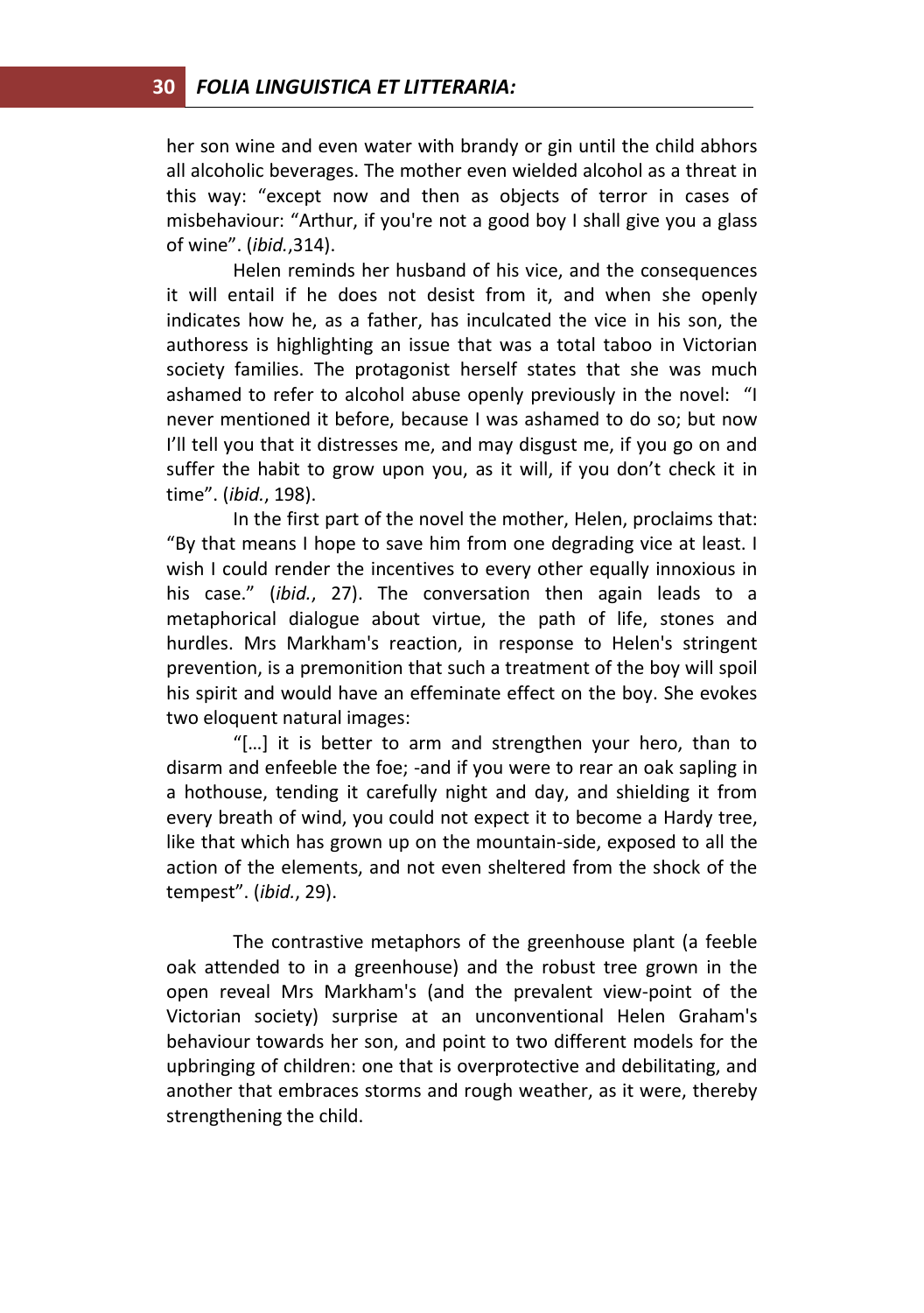## *THE AVOIDANCE OF RELATIONSHIP AND SOCIETY APPROVED MARRIED STATUS*

As the British library sources on "19century gender behaviour and etiquette" indicate, J.S.Mill, the philosopher and political economist, in his essay "The Subjection of Women", published in 1869, stresses that a "married woman is not a separate legal entity from her husband, and any property or money she owns comes under his governance". In that light, the heroine of the novel exhibits other acts of unconventional behaviour and reactions that reveal her inner life, mind and thoughts, as she shuns from possible relationship and does not wish to be wooed and have any attachment to men. One of the cases is at the end of the ninth chapter when Gilbert Markham offers to accompany Helen to Wildfell Hall after visiting his house. She spurns his company firmly. The female protagonist's brother (a kinship of which the other characters are not yet aware) is categorical when he states that: "only let me tell you, Markham, that if you have any designs in that quarter they will certainly fail" (*ibid.*, 75-76).

Helen Graham's peculiarities are also mentioned by other characters in the novel. For example, Mrs Markham, when they leave the party at her home, says "Well! I always thought there was something odd about her" and reflects, in front of her children Gilbert, Fergus and Rose as follows: "I misdoubted that appearance of mystery from the very first – I *thought* there would no good come of it; but it is sad, sad business, to be sure!" (*ibid.*, 76).

The episode in which Helen gives Gilbert a bud of a flower for his sister Rose is meaningful in several ways, as another Victorian maxim proscribed verbal or written communication of sexual feelings, therefore, people instead used the language of flowers. The author of the novel reveals through tangible and manifest details (heroine's expression, smile, the joy on her face, etc.) that Helen is, in fact, in love with Gilbert; and, secondly, it demonstrates that she wants to prevent, at all costs, their friendship from progressing to a romantic relationship. The adversative conjunction signals the turning point:

"[…] she plucked a beautiful half open bud and bade me give it to Rose.

"May I not keep it myself?" I asked.

"No; but here is another for you".

Instead of taking it quietly, I likewise took the hand that offered it, and looked into her face.

She let me hold it for a moment, and I saw a flash of ecstatic brilliance in her eye, a glow of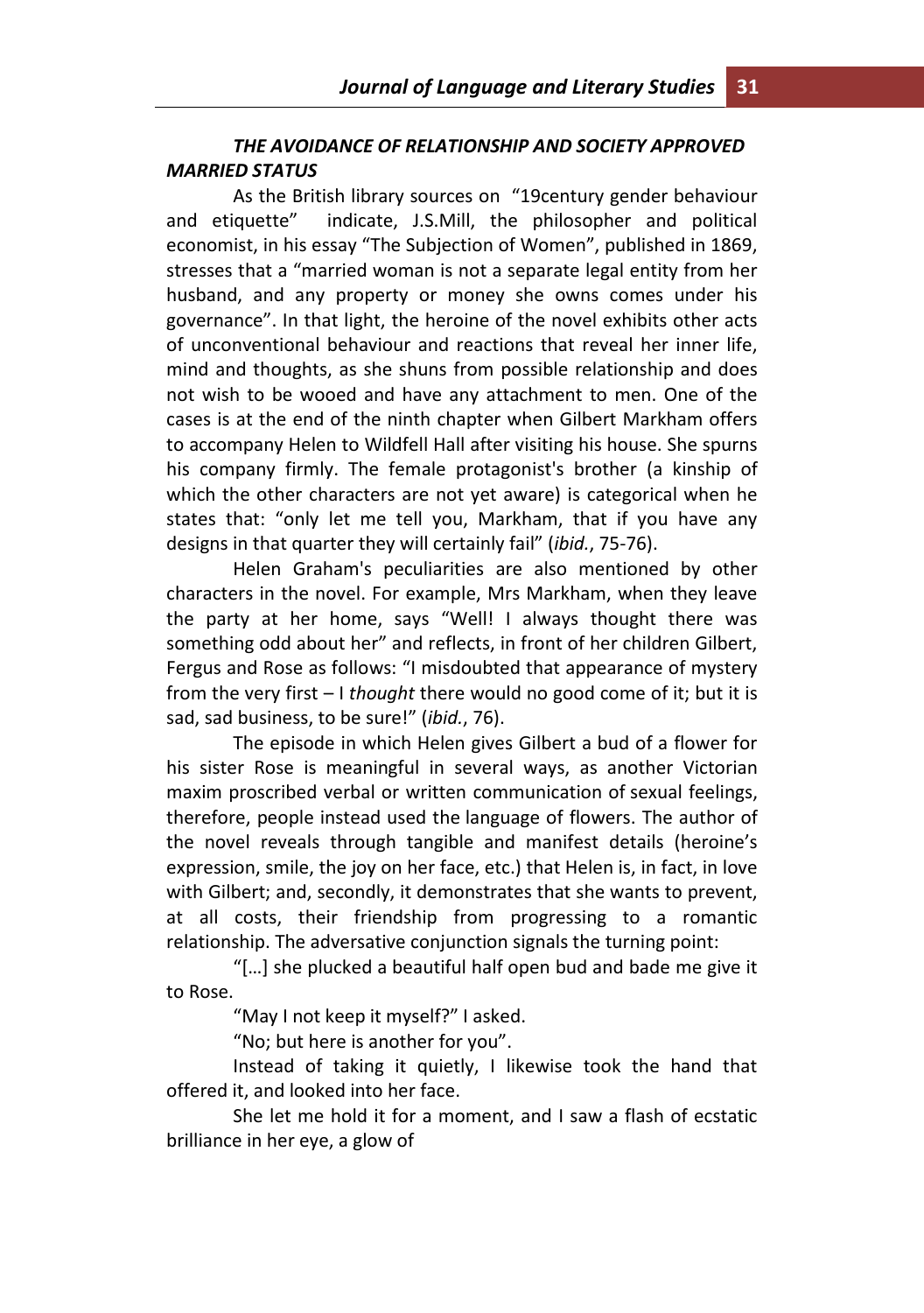glad excitement on her face –I thought my hour of victory was come- but instantly a painful

recollection seemed to flash upon her; a cloud of anguish darkened her brow, a marble

paleness blanched her cheek and lip; there seemed a moment of inward conflict, -and with a

sudden effort, she withdrew her hand, and retreated a step or two back". (*ibid.*, 78)

After this thought, described by the narrator (and the character) in this scene, Helen's later words are: "Now, Mr. Markham [...] I must tell you plainly, that I cannot do with this" (*ibid.*, 78). Helen's candour and expressive clarity, enhanced by the adverb, the two modal verbs, and the negative particle, pique the reader's curiosity about the protagonist's strange conduct, her past, and what she is hiding. When Gilbert inquires if this is due to "some rash vow", Helen replies that "It is something of the kind [...] some day I may tell you", which renders some clarity for both Mr Markham and the reader.

In Chapter 11, when Gilbert and Helen as friends agree to address each other by first names, she feels "unhappy and dissatisfied with herself" and he says "I often felt myself a most confounded hypocrite with it all" (*ibid*., 80). Hence, Gilbert's conclusion contains an understatement typical of the sentimental novel.

Helen's conflicted resolution not to fall in love and not to start a new conjugal life is illustrated in the twelfth chapter episode where Gilbert asks her bluntly "Do you love me?" to which she responds: "I will not answer it". This scene constitutes an explicit declaration of love, an overt proposal by Gilbert, and an implicit confirmation by Helen: "She turned from me to hide the emotion she could not quite control" (*ibid.,* 89). In the thirteenth chapter Gilbert Markham's infatuation is elaborated through the mention of sharp Cupid's arrows. The metaphor of Cupid's arrows unifies the references and points to Helen's determined elusion of romantic relation, which goes against the society-approved pressure to marry and "belong" to a man (cf. Calder). During the Victorian era, for middle and upper-class women, marriage was an expected status and even duty. Furthermore, the society of that time did not approve of women earning their own living and prevented the females being independent.

#### *EARNING THE LIVING BY HERSELF*

The prevailing pressure on the necessity to marry incurred that women were condemned to a life inescapably dependent on a man's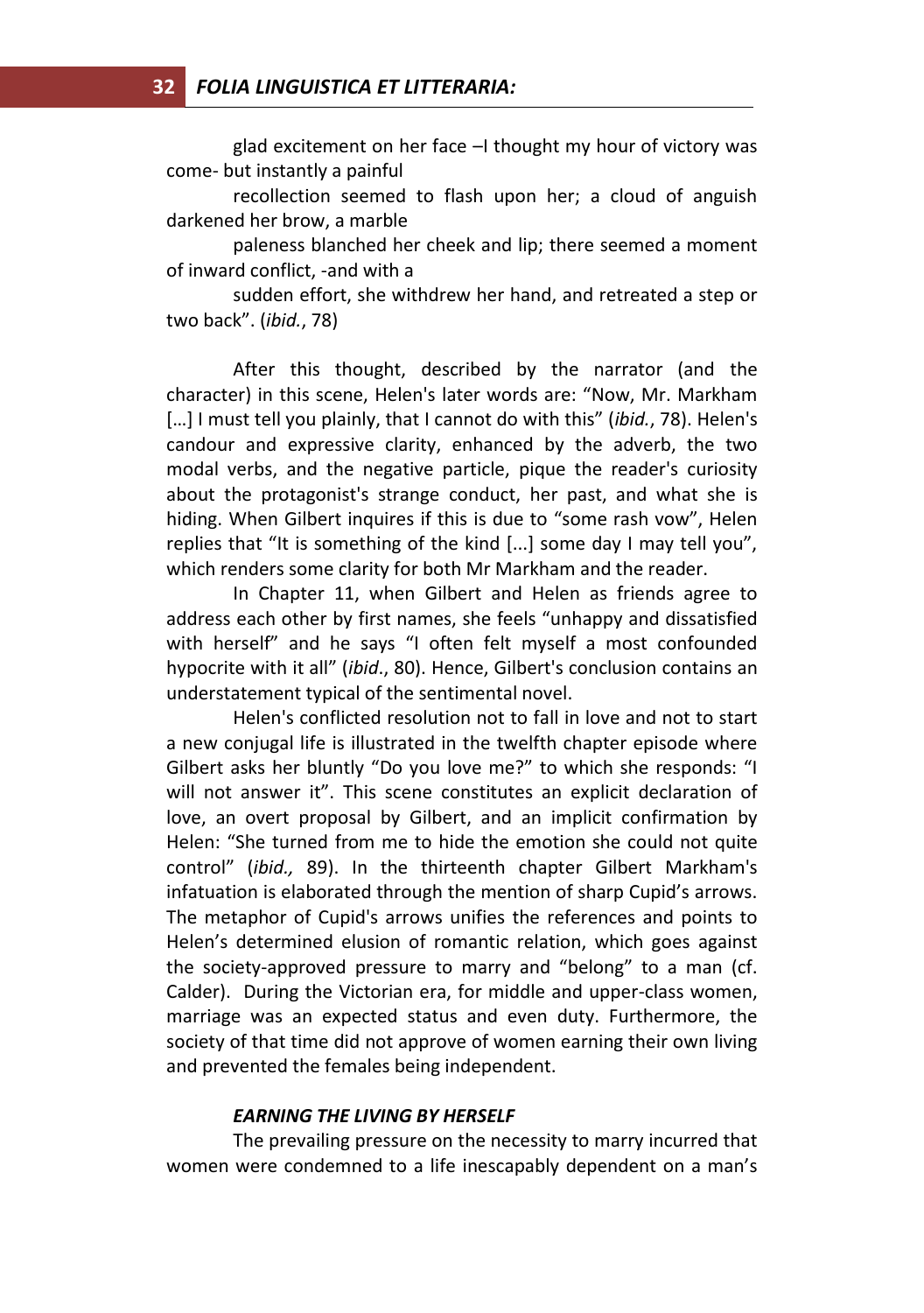income. However, the heroine of the *The Tenant of Wildfell Hall,*  contrary to that societal expectation, takes efforts to earn the living all by herself, even if that means staying in the underrun house. The author of the letters, Gilbert Markham, describes the isolation of the dreary Elizabethan house, perched on a rugged and dismal peak, two miles from the Markham house. He also portrays the dark colours of its stones and its coldness at the opening of the second chapter. In Chapter 12, when Gilbert Markham shows up in haste, after the vicar's chastising of Helen, the narrator describes the house's coldness, mirroring and intensified by the sadness and agitation of the female protagonist, who had "a bitter laugh [...] in a tone of mournful resignation" (*ibid.*, 85). The writer suggests, in this way, a symbiosis between the state of the protagonist and that of the surrounding elements. From the beginning of the novel, the sense of sanctuary she feels in the abandoned and isolated house where she lives is evident, but this security is marred by the other characters' ill talk of the lonely "widow". At the beginning of Chapter 7 when Fergus, Rose, Eliza and Gilbert visit Helen, Fergus, amongst other impertinent questions, asks for the reasons of choosing such a dilapidated place for living. The protagonist explains that she enjoys the solitude, prefers the absence of any human activity, and that the Gothic elements that Fergus indicates actually please her. When Fergus persists in his questioning of the new neighbour, Helen Graham does not wish to reveal her past, although her obsession with it (as well as her fear of being discovered and found by her husband) figure prominently throughout these chapters.

The protagonist, therefore, seeks and builds a new life at Wildfell Hall. For her this new, solitary and isolated life means finding a way to stand on her own two feet, which she does through painting. Helen paints works that she sells in London (indicating a false location and initials, to keep from being found). She appreciates the opportunity she enjoys, as a woman artist, to earn a living: "Well, after all, I should not complain: perhaps few people gain their livelihood with so much pleasure in their toil as I do" (*ibid.*, 74).

Paid work for middle-class women was frowned upon by the society. Therefore, the heroine, this autonomous and independent character, is frowned upon by the other characters in the novel. Early in Chapter 11 Rose Markham states that "mamma says, if she were a p r o p e r person, she would not be living there by herself" (*ibid.*, 74), reminding readers of the protagonist's solitary character, as she lives in isolation, of her volition, at Wildfell Hall, thus, again, not conforming to the societal conventions.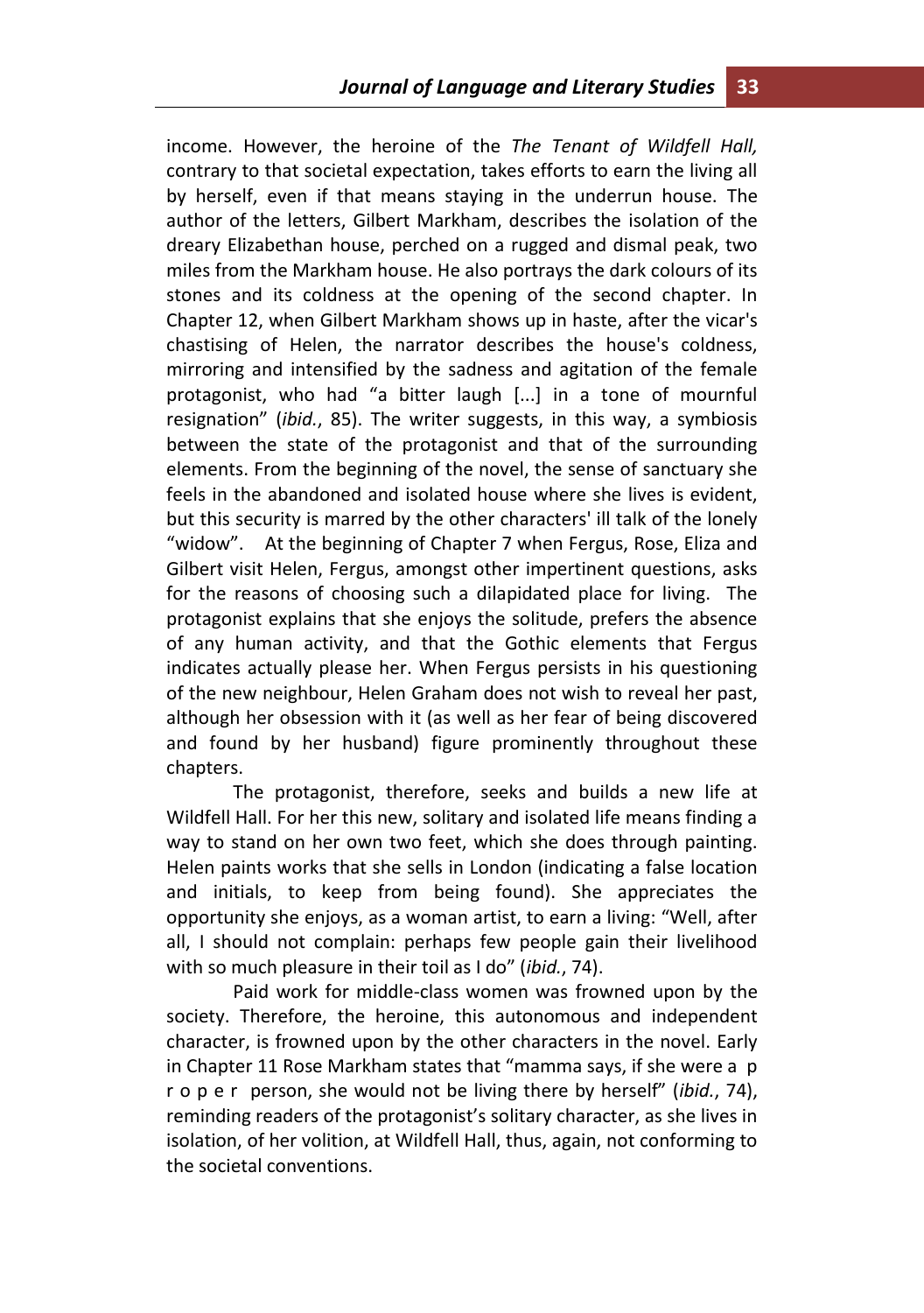## *PROTAGONIST'S ANGUISH DETERMINED BY NON-SUPPORTIVE SOCIETAL ATTITUDE*

Going against the society approved norms and rules takes its toll. In Chapter 7, Helen and her son Arthur, Gilbert Markham, Rose Markham, Fergus Markham, Richard Wilson and Eliza Millward and Mary Millward go on an outing to enjoy views of the sea. As Helen is sitting, drawing, alone by the reef, at the edge of a cliff, Gilbert Markham gets up and moves away from the group to approach her, which frightens her: "the falling of my shadow across her paper, gave her an electric start; and she looked hastily round" (*ibid.,* 58). This reaction reveals how Helen is always in a state of alert, after fleeing from Crossdale to Wildfell Hall to escape from her abusive and philandering husband. Moreover, the protagonist herself expresses that her mind is dominated by the contemplation of a single object. She could not count on the good sense of others when in need. These references reveal her past and her apprehension towards her husband, Arthur Huntingdon, whose prolonged visits to London were frequent, as his alcoholism and debauchery became even more pronounced during Helen's pregnancy. The problem she had at home was so great that this "object", her husband and his lifestyle, his mistreatment and abuse of her, prevented her from being able to make other judgments, such that she could not trust her common sense herself.

Helen's inner state has deteriorated so far that the protagonist tells Gilbert, in the middle of the fifteenth chapter, that "[...] smiles and tears are so alike with me; they are neither of them confined to any particular feelings: I often cry when I am happy, and smile when I am sad" (*ibid.,* 109). Naturally, her psychological anguish is reflected in her *modus vivendi* and causes her to exhibit the peculiarities thus far indicated. In view of her past, the reader is led to understand her oddities. According to several sources on the customs and laws of the Victorian era, a woman who wanted to divorce her husband, however, had to prove adultery and show it had been aggravated by desertion or cruelty. A wife could not claim damages from the third party. This difference was not legally rectified until 1923 (cf. https://valmcbeath.com/victorian-era-womens-rights/#.XRJUEuj7Q2y). Therefore, Helen's anguish , caused by shaky social status is depicted with great realism in the numerous episodes of the novel.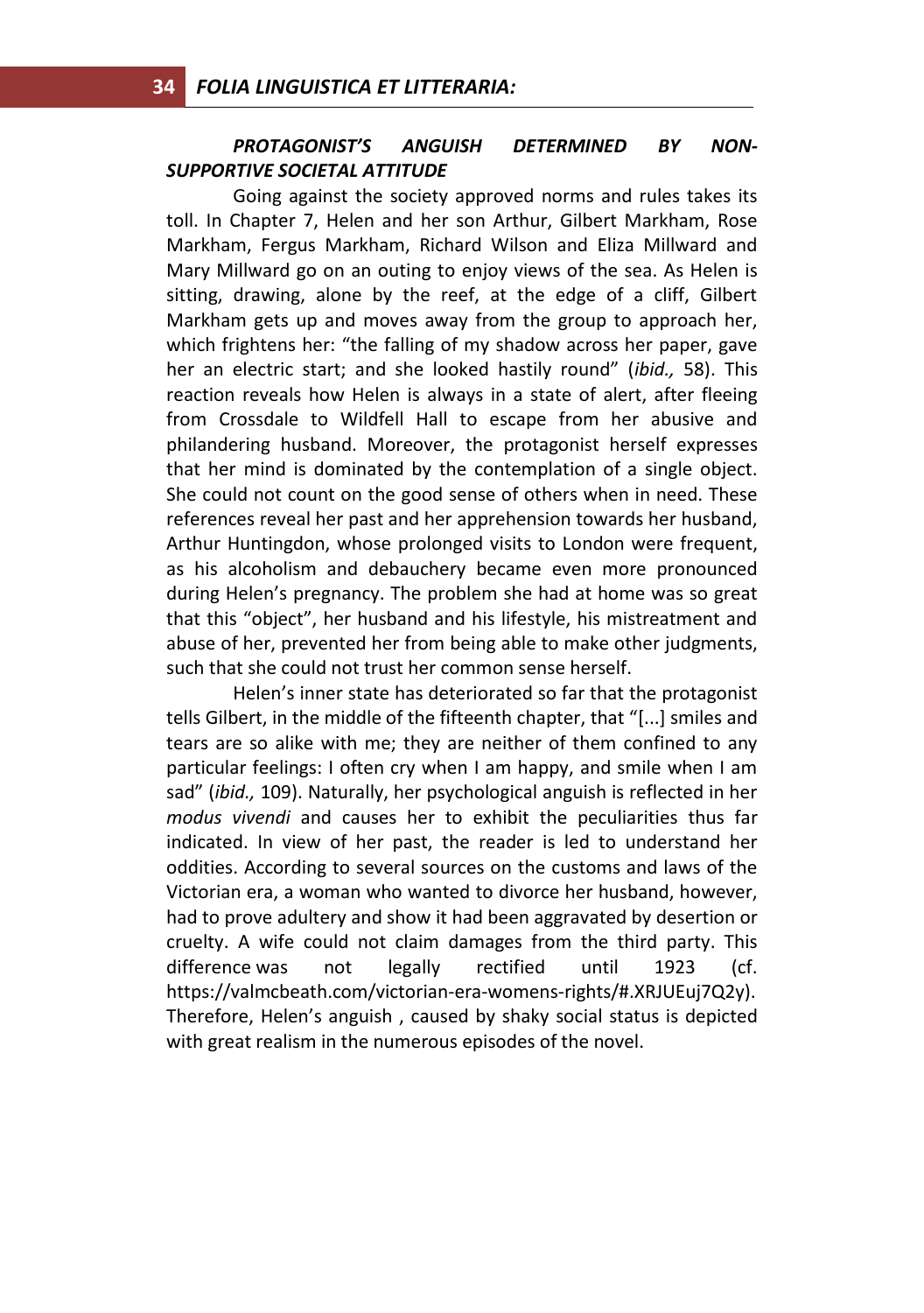# *SOCIETAL DISAPPROVAL OF THE HEROINE'S ACTS OF NONCONFORMITY*

The defined acts of non-conformity with the social and moral norms of the time meet a rather expressed disregard towards the female protagonist of the novel. Helen Graham's disrepute among her neighbours is expressed in several instances, one of them when they attend the party at the Markhams' house (Chapter 9) and Miss Wilson does not wish to sit by Helen's side inquiring whether she had any husband at all. Another example is Eliza Millward criticising Helen in front of Gilbert Markham and referring to the gossip surrounding the heroine. In the same Chapter 9, Gilbert Markham reflects on Helen's detractors and the unjust slander besmirching her and her son's reputation.

Gilbert Markham reflects on the impediment to his happiness again in Chapter 12: "this hateful barrier, this mysterious impediment to my happiness" (*ibid*., 87). Then he calls it "the obstacle to our union", reinforcing the strongly constructed semantic field frustrating his happiness: "it is demolished, and you must -you shall be mine!" (*ibid*., 88).

During Gilbert's preparations to visit Helen in Chapter 11, his sister Rose admonishes him against calling upon her so often. Later on in Chapter 12 we find Helen Graham in her solitary room, pacing back and forth, and reflecting, evidencing a certain parallelism with the above. In this case she is ruminating on the vicar's admonishment for her during his visit (at the end of the previous chapter). Gilbert Markham is quick to succour her, as she is restless, discouraged and sad. Gilbert indicates the cause of the protagonist's affliction with the following pejorative image: "the wickedness of the world" (*ibid*., 85), thus exonerating Helen and blaming the world, external agents, slander, and the apparent conspiracy against her. In the dialogue between them, Gilbert dismisses the criticisms as "some detestable falsehoods". Helen's response summarises and elaborates on the gossip plaguing her, which stains her as dishonest, hypocritical and dissolute -precisely the vices of which she disapproves:

"I did not think Mr Millward a fool, and he believes it all; but however little you may value

the opinions of those about you –how-ever little you may esteem them as individuals, it is not

pleasant to be looked upon as a liar and a hypocrite, to be thought to practice what you abhor,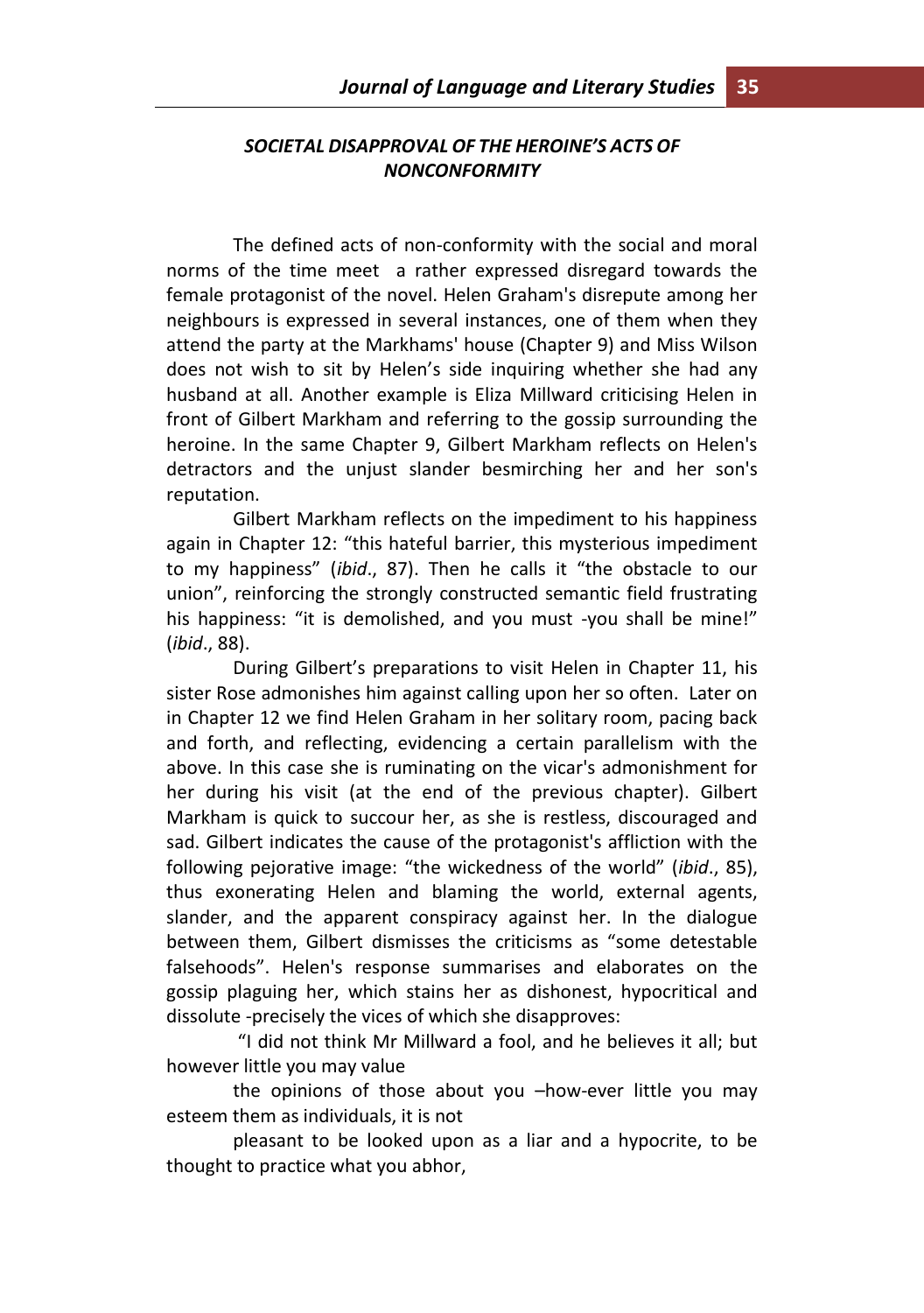and to encourage the vices you would discountenance, to find your good intentions frustrated,

and your hands crippled by your supposed unworthiness, and to bring disgrace on the

principles you profess". (*ibid*., 87)

Special attention should be paid to the metaphor of hands mutilated by indignity used. This image of a maimed body enforces the comprehension that her freedom and intentions to build a new life at Wildfell Hall are restricted.

Gilbert Markham's fine reputation contrasts the female protagonist's with the widespread contempt towards her: "Are you a hero enough to unite yourself to one whom you know to be suspected and despised by all around you…? (*ibid*., 88). Thus, A. Brontë emphasises that Helen has lost her good name in Victorian society, which constitutes an impediment to her living her life freely and pursuing happiness. The conceptualisation of Gilbert as a hero allows us to infer an indirect reference to the novel typical of the era, in which the female protagonist's honour is usually immaculate, and any tarnishing of it is a devastating social handicap.

Helen states that "I have no crime to confess; but I have more than you will like to hear" (*ibid*., 89). This reply serves to portray a protagonist who is fleeing from an abusive husband, a determined woman convinced of her redeeming qualities, who considers her escape (note the direct object of the verb, denied with categorical clarity: *no crime*) as an action necessary to lead a decent life, and obtain her freedom.

The unfolding of events, the gradual revelation of her past, is a layered narrative technique masterfully employed by Anne Brontë, as the reader reaches the end of the first part and still does not know with certainty the reasons for Helen's unusual behaviour and strange reactions. Uncertainty and expectation also surround the male protagonist of the first part, Gilbert Markham, who has not yet cleared up the questions that assail him, aggravated by the slander. At the end of Chapter 15 we find Gilbert Markham anxiously reading Helen's diary, such that the questions and suspicions he harboured are, ostensibly, resolved – although this is not explicitly stated in the text. Nick Holland (2016:186) calls this a "[...] a suspense-filled opening that will have readers guessing: will this be a romance, a mystery novel or even a gothic horror?"

Helen, in a great state of agitation, strongly wishes for Gilbert to know the truth, so she tears a few pages from her diary, and hands them to Gilbert: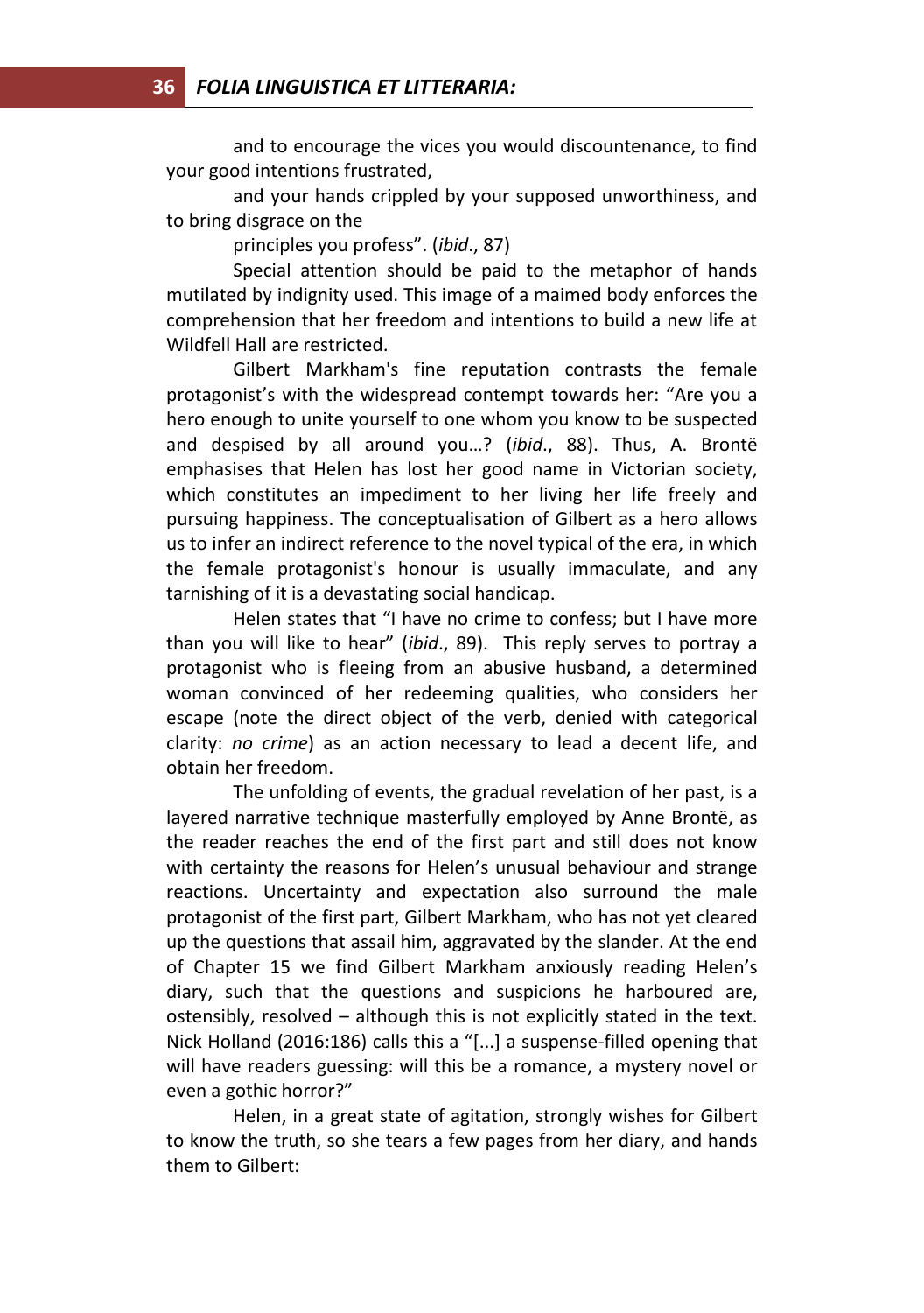"She did not speak, but flew to her desk, and snatching thence what seemed a thick album or manuscript volume, hastily tore away a few leaves from the end, and thrust the rest into my hand, saying 'You needn't read it all; but take it home with you', […]" (*ibid.,* 109).

There is a transition between the fifteenth and the sixteenth chapters where the shift in narrative terms from a first-person male to a first-person female narrative, from Gilbert Markham to Helen, appears. Based on what Gilbert writes to Halford, it is concluded that Helen's narrative, despite being expressed by her in the first person, is filtered through Gilbert's perspective.

Thereafter, the layered narrative brings us back to a phase of the protagonist's previous life at her uncle's house in the countryside, where she enjoys drawing. This reflection by Helen, appearing later in the novel, but earlier on its timeline, serves as a cohesive element as, on the one hand, it reveals the on-going protagonist's passion for painting and, in addition, introduces another male character Arthur Huntingdon, whom she had married.

Upon their marriage, Helen's husband beats her up and abandons her for long periods of wanton behaviour and revelry in London. After five years of marriage, the period depicted in the beginning of the third volume, Helen announces that she can endure this life no longer (Chapter 37). Though with a profound sense of loneliness and humiliation, strong and brave Helen, resolves to leave her spouse. Helen flees with her son Arthur, to be free and safe from this plight (at the beginning of Chapter 44), stating: "Thank Heaven, I am free and safe at last!" (*ibid.,* 329).

This step towards her new life of freedom, related in these final chapters, links two narratives of different time and closes up the novel. All the events are put in the diachronic perspective and the explanation of Helen's unconventional acts are evident.

#### *CONCLUSION*

Anne Brontë in her epistolary novel *The Tenant of Wildfell Hall* skilfully draws a non-typical portrait of a heroine who needs solitude and seeks a secluded and discreet self-dependant life, protecting her son. The female protagonist is hiding something of capital importance for her, something affecting her unconventional reactions and behaviour.

The analysis presented in this paper sheds light on the strange female tenant's major peculiarities: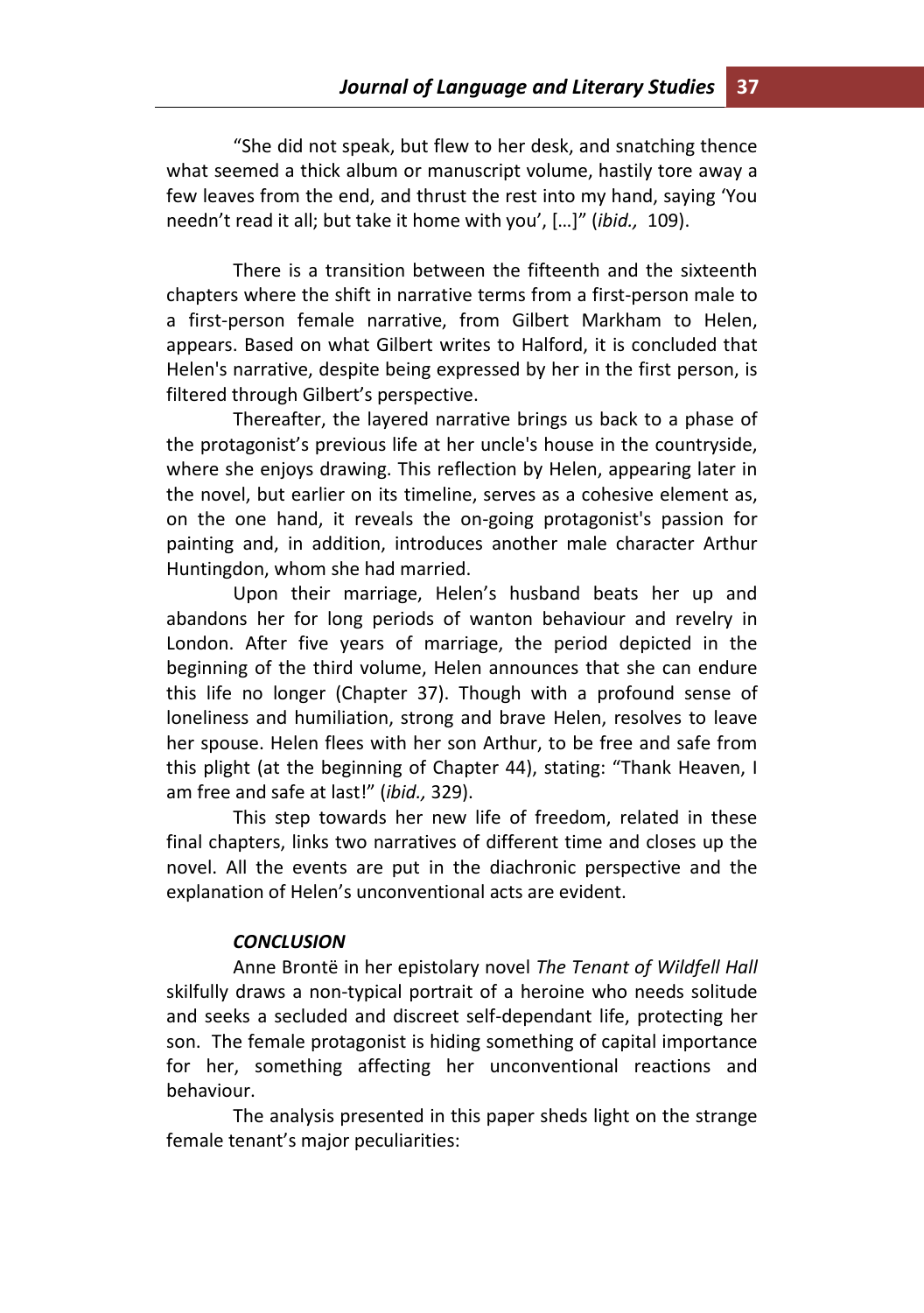- Living by herself with a son. A married woman who abandons her husband and takes her son with her constitutes a positively scandalous scenario according to the norms of affluent Victorian society.
- Earning her own living by painting under a pseudonym. This fact again is in non-conformity with the societal norms of the time.
- Overprotecting her "only treasure" her son, whilst the Victorian era prevailing standards and rules for child upbringing exclude too tight the parent-child bond.

The listed unconventional protagonist's acts do not signal the heroine's weirdness, it rather highlights the perception that the norms of the Victorian society call for unusual actions, that these norms and prejudices incur the pressing desire to change the way of life for preserving personal integrity and basic human values – living an independent, sober, free from physical violence life and caring for the off-springs. The heroine courageously rejects the hypocritical norms of the time in the course of the narrative plot that is driven by a toxic marriage and treachery in it.

The novel is a manifestation of a strong nonconformist woman, holding a mirror up to the society failings and not putting up with lies or pretension. The unconventional acts of a female protagonist in the eyes of the hypocritical society is the statement of true-to-oneself heroine who overcomes misunderstanding, contempt and suppression and is led by the fundamental values of freedom, dignity and selfrespect.

It is in her this second epistolary novel *The Tenant of Wildfell Hall* that A. Brontë, the youngest of the Brontë sisters, skilfully reveals the hypocricy of the societal norms of the Victorian era and the psychology of the female protagonist, whose actions are re-evaluated in our times from the perspective of gender equality studies.

#### **References:**

- Berry, Elizabeth Hollis. "Agnes Grey: 'Pillars of Witness' in 'The Vale of Life". *Anne Brontë's Radical Vision: Structures of Consciousness. English Literary Studies*. Victory: U of Victoria, 1994.39-90.
- Brontë, Anne. *The Tenant of Wildfell Hall.* Oxford: OUP, 2008.
- Bullock, Meghan. "Abuse, silence and solitude in Anne Brontë's *The Tenant of Wildfell Hall*". *Brontë Studies,* 29.2 (2004), 135-141.
- Calder, Jenni. *Women and Marriage in Victorian Fiction.* Oxford: OUP, 1976.